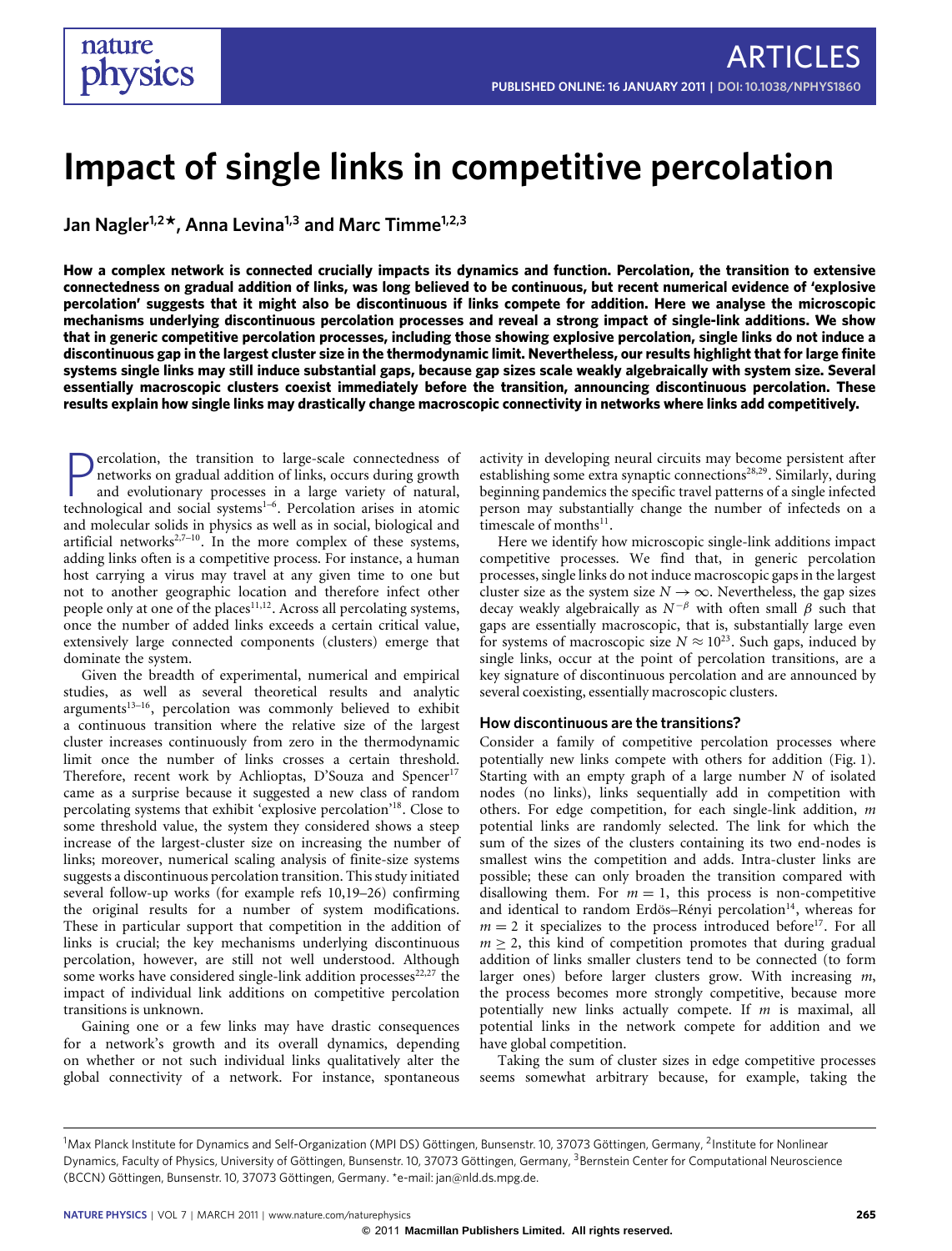

<span id="page-1-0"></span>**Figure 1** | **Competitive versus non-competitive percolation processes. a**, Non-competitive Erdös–Rényi percolation: new links are randomly chosen and just add. **b**, Edge competition:  $m = 2$  links compete with each other and clusters of sizes 4 and 5 win the competition and join to form a new cluster of size 9. **c**, *m* = 3 links compete with one another. Clusters of sizes 3 and 5 join. **d**, Clique competition (*k* = 3): three links within a clique compete. Clusters of sizes 3 and 5 join. Throughout all panels, small discs indicate nodes; solid black lines indicate existing links; large shaded discs indicate clusters entering the competition with numbers denoting their sizes; red dashed lines indicate potentially new, competing links; solid red lines indicate actual links added.

product<sup>[30](#page-4-18)</sup>, or, for that matter, any convex function of the two cluster sizes, has similar competitive effects; compare ref. [17.](#page-4-9) We thus consider also clique competition, which does not suffer from this ambiguity. For clique competition, we randomly draw a fixed number *k* of nodes and connect those two of them contained in the two smallest clusters. Here  $k = 2$  describes non-competitive random percolation and for all  $k > 3$  competition has the same principal effect on changes in cluster sizes as edge competition; compare refs [23](#page-4-19)[,26](#page-4-12) for the special case  $k = 3$ . We remark that for maximal possible *k* we again have global competition.

For large finite systems, single realizations of genuinely competitive processes ( $m \ge 2$  or  $k \ge 3$ ; compare [Fig. 2\)](#page-1-1) exhibit macroscopic  $\mathcal{O}(N)$  changes in the size  $C_1$  of the largest cluster  $C_1$ . In fact, numerical scaling studies (Supplementary Fig. S1) confirm that the transition regime in the plane spanned by  $\ell = L/N$  and  $c_1 = C_1/N$  shows an  $\mathcal{O}(1)$  change of  $c_1$  in a region of width  $\Delta \ell$ that scales as  $N^{-\gamma}$ ,  $\gamma > 0$ , for large *N* (compare also ref. [17\)](#page-4-9). These results may suggest that in the limit of infinite systems there is a discontinuous  $\mathcal{O}(1)$  gap in the curve characterizing competitive percolation in the  $\ell - c_1$  plane.

Further investigating the microscopic dynamics of the transition, however, seeds doubt about any such gap. If the largest gap  $\Delta C_{\text{max}} := \max_{L} (C_1(L+1) - C_1(L))$  is macroscopic (extensive),

$$
\lim_{N \to \infty} \frac{\Delta C_{\text{max}}}{N} > 0
$$
\n(1)

<span id="page-1-2"></span>we call such transitions strongly discontinuous, otherwise weakly discontinuous (see Supplementary Information for an exact definition). For weakly discontinuous transitions, the curve in the  $\ell$ – $c_1$  plane does in fact not exhibit any such macroscopic gap for a single-link addition in the thermodynamic limit.

Evaluating the largest jump size  $\Delta C_{\text{max}}$  from extensive numerical simulations of systems up to size  $2^{22}$  already suggests [\(Fig. 3\)](#page-2-0) that it scales algebraically as

$$
\frac{\Delta C_{\text{max}}}{N} \sim N^{-\beta} \tag{2}
$$

<span id="page-1-3"></span>independent of whether the process is non-competitive, minimally competitive  $(k = 3, m = 2)$  or exhibits even stronger forms of competition ( $k \ge 4, m \ge 3$ ). As we find that  $\beta > 0$  for all such processes, we have  $\lim_{N\to\infty} \Delta C_{\text{max}}/N = 0$  and thus the transitions are all weakly discontinuous. The only exception seems to be global competition, where we find  $\beta$  indistinguishable from zero and  $\Delta C_{\text{max}}/N \approx 0.5 > 0$  for all *N*, indicating a strongly discontinuous transition, equation [\(1\)](#page-1-2). The set of all numerical analyses therefore suggests that competitive percolation transitions are generically weakly discontinuous, and single links do not induce a gap in *c*<sup>1</sup>

in the thermodynamic limit  $N \to \infty$ . Nevertheless, as the gap sizes scale weakly algebraically with system size [\(2\)](#page-1-3) with often small  $\beta$ such gaps may still be essentially macroscopic, that is, substantially large even for macroscopic systems of large finite size *N*.

### **The impact of single links**

So how can single links actually impact the dynamics of the transition? For the extreme case of global competition, exact analytical arguments reveal the occurrence of macroscopic jumps and give key insights about the nature of transitions in competitive percolation processes, that similarly hold for weakly discontinuous transitions (see below). We label all existing clusters by **C<sup>i</sup>** and their sizes by  $C_i = |C_i|$  where the index *i* labels their size rank such that  $C_1 \geq C_2 \geq \cdots \geq C_{\nu_{\text{max}}}$  where  $\nu_{\text{max}} \leq N$  denotes the total number of existing clusters. For global competition each newly added link joins the two smallest clusters in the entire system such that  $\mathbf{C}_{\nu_{\sf max}} + \mathbf{C}_{\nu_{\sf max}-1} \to \mathbf{C}'$ . For simplicity of presentation, we choose the system size *N* to be a power of 2. This ensures that up to  $L_1 = N/2$  new links only connect 1-clusters (isolated nodes) to result in new 2-clusters (two nodes with a single connecting link) such that the maximum cluster size remains  $C_1 = 2$  for all  $L \leq L_1$ . The subsequent *N*/4 links each connect 2-clusters to 4-clusters, keeping  $C_1 = 4$  until  $L_2 = 3N/4$ . In general, new links added between  $L_{n-1}$  and  $L_n$  connect  $2^{n-1}$ -clusters to  $2^n$ -clusters, keeping



<span id="page-1-1"></span>**Figure 2** | **Dynamics of largest cluster size in competitive percolation processes.** Growth of *C*<sup>1</sup> as a function of the number of added links *L* for non-competitive  $(k = 2)$ , competitive and globally competitive percolation processes for both edge (inset) and clique competition (main panel);  $N = 2^{16}$  nodes, quantities on both axes rescaled by system size *N*. A single realization is shown for each percolation process.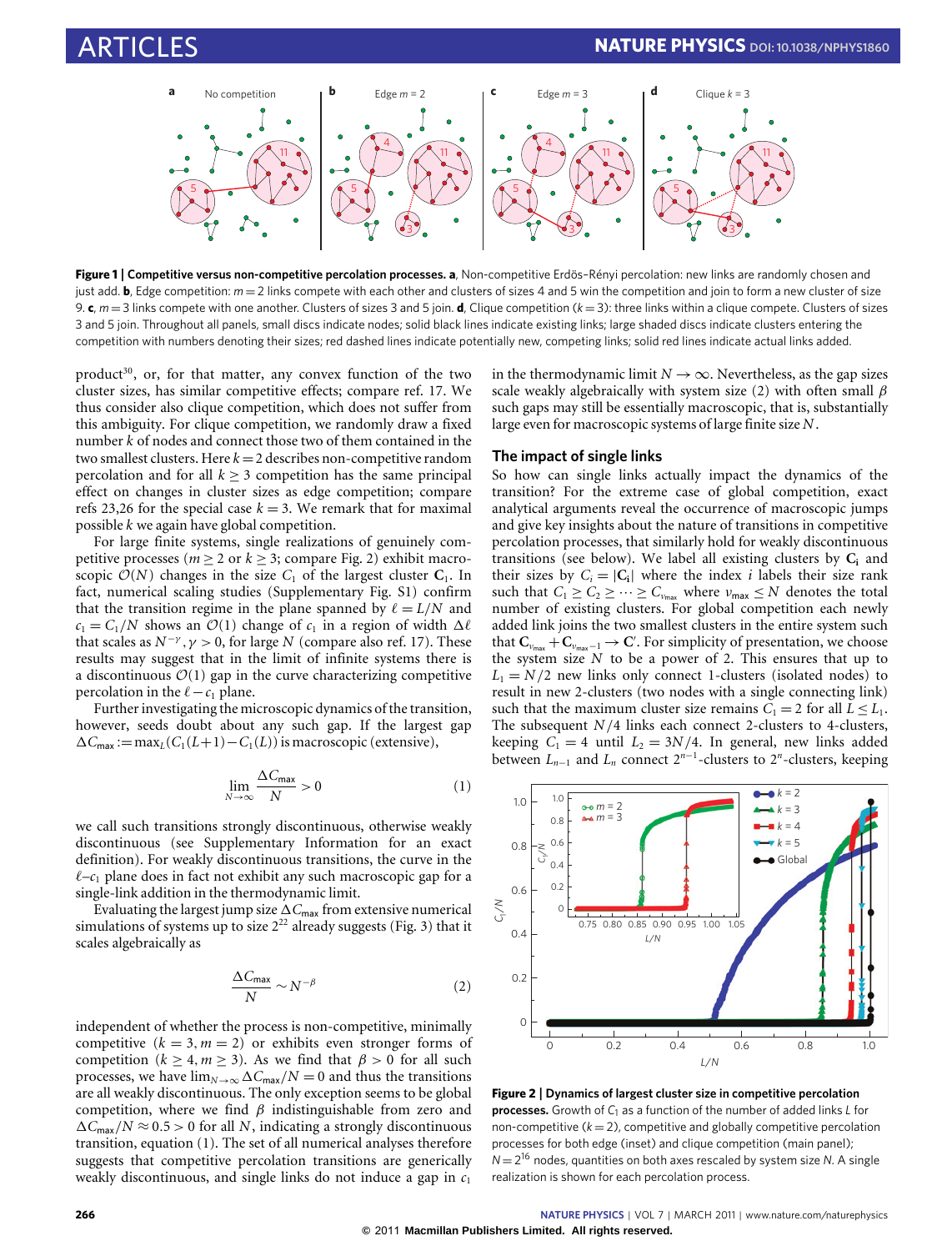

<span id="page-2-0"></span>**Figure 3** | Gap sizes  $\Delta C_{\text{max}}$  decay algebraically with system size N for **weakly discontinuous transitions.** Green symbols, weakest competition; red symbols, stronger competition; black symbols, global competition; blue symbols, no competition  $(k = 2, m = 1)$ . The symbols indicate averages over 50 realizations; error bars indicate 25% quantiles and reflect system-intrinsic fluctuations. Solid grey lines are best least-square fits (slopes,  $\beta = 0.013$  ( $k = 5$ ),  $\beta = 0.018$  ( $m = 3$ ),  $\beta = 0.065$  ( $m = 2$ ) and  $\beta = 0.095$  ( $k = 3$ )). The black line shows the analytical curve for global competition, where  $\beta = 0$ .

*C*<sub>1</sub> =  $2^n$  where *L<sub>n</sub>* = (( $2^n - 1$ )/ $2^n$ )*N*, for all *n* ≤ log<sub>2</sub>(*N*). In the final step, at  $L = N - 1$ , the remaining two  $N/2$ -clusters join and induce the largest gap

$$
\frac{\Delta C_{\text{max}}}{N} = \frac{1}{2} \tag{3}
$$

analytically confirming the numerical findings [\(Figs 2](#page-1-1) and [3\)](#page-2-0). As a consequence, global competition (involving information about the entire system's state for local link addition) implies a genuine gap of size  $1/2$  in the main order parameter  $c_1$ .

For weaker forms of competition, closely related link-adding mechanisms control the cluster joining dynamics. Inspecting the impact of single-link additions on cluster joining dynamics in more detail, we identify three distinct mechanisms that may contribute towards increasing the size  $C_1$  of the current largest cluster in more general competitive processes. (i) Direct largest-cluster growth: the largest cluster itself connects to a smaller cluster of size  $C_i < C_1$  and grows,  $C_1 + C_1 \rightarrow C_1$ , to stay the largest cluster. (ii) Overtaking: two smaller clusters of size  $C_i$ ,  $C_j$  <  $C_1$  join into one that is larger than the current largest cluster,  $C_i + C_j \rightarrow C_1$ , and the originally largest cluster becomes second largest,  $C_1 \rightarrow C_2$ . (iii) Doubling: if there are several clusters of maximal size  $C_1 = C_2 = \ldots = C_\nu$  for some  $\nu \geq 2$ , two of these join,  $C_i + C_j \rightarrow C_1$  for some  $i, j \in \{1, ..., v\}$ , creating a new largest cluster of twice the size of the original one.

For each single-link addition, we denote the probability for direct cluster growth (i) by  $p_{gr}$ . We say that  $p_{gr} = 0$  if the probability of direct growth of the largest cluster (i) is zero up to the point where only two clusters are left in the system and direct growth is the only remaining way the largest cluster could grow at all (see Supplementary Information for a more formal definition).

As we show in the following, an arbitrary percolation process with  $p_{\text{gr}} = 0$  necessarily exhibits a genuine gap and thus a strongly discontinuous transition, that is  $\Delta C_{\textsf{max}}/N$  stays positive in the limit of infinitely large system sizes *N*. As growth (i) is prohibited, the largest-cluster size changes either by overtaking (ii) or by doubling (iii). During any such percolation process adding a link never more than doubles  $C_1$ . As a consequence, there is a certain  $L'$  such that  $C_1(L')$  is larger than  $N/3$  but not larger than  $2N/3$ . When  $C_1$  will

be overtaken (or doubles) one more time at some  $L = L' + \Delta L$ , the cluster previously largest becomes the second largest,  $C_1 \rightarrow C_2$ (or disappears in the case of doubling). Thus it is guaranteed that during percolation two clusters of sizes  $C_1 \ge N/3$  and  $C_2 \ge N/3$  are generated, which necessarily join at some time  $L > L'$ . Therefore, in any such competitive process, prohibited growth  $p_{\text{gr}} = 0$  implies that the largest gap is macroscopic,

$$
\frac{\Delta C_{\text{max}}}{N} \ge \frac{1}{3} \tag{4}
$$

<span id="page-2-1"></span>for all *N*. Hence, all competitive percolation processes with  $p_{\text{gr}} = 0$  show strongly discontinuous transitions with a strong impact of single-link additions. As we show in the Supplementary Information, such a gap necessarily occurs at or beyond  $\ell_c = 1$ ; thus, for extremal competition with  $p_{\text{gr}} = 0$  the percolation point, where the largest cluster becomes macroscopic, does not necessarily coincide with the point where the largest gap occurs.

#### **Single links induce gaps in large finite systems**

Nevertheless, many weakly discontinuous transitions still exhibit essentially macroscopic gaps for large finite systems. We conjecture that competitive percolation processes in nature (or engineering or the social world), in particular spatially extended systems with limited-range interactions will naturally enable the largest cluster to grow,  $p_{gr} > 0$  (as do all competitive percolation processes for non-global clique and edge competition), and they generically exhibit weakly discontinuous (if not continuous) percolation transitions<sup>[31,](#page-4-20)[32](#page-5-0)</sup>. In specific limiting models analytic mean-field considerations yield

$$
\frac{\Delta C_{\text{max}}}{N} \sim N^{-\beta}, \ \beta > 0 \tag{5}
$$

<span id="page-2-3"></span>thus confirming [\(2\)](#page-1-3). For instance, in a model variant where the largest cluster joins with the smallest available with probability *p*, and otherwise the two smallest clusters join with probability 1−*p*, we analytically find that (see Supplementary Information for a detailed derivation)

$$
\beta = 1 + \frac{\log(2)}{\log[(1-p)/(2-p)]} \approx \frac{p}{2\log(2)}\tag{6}
$$

<span id="page-2-2"></span>for  $0 \le p \ll 1$  scales roughly linearly with *p*.

Notably, if largest-cluster growth does not occur,  $p = 0$ , we have  $\beta = 0$  and  $\Delta C_{\text{max}}/N > 0$  in the thermodynamic limit, consistent with equation [\(4\)](#page-2-1). More importantly, these results show that even when the largest cluster grows the slightest, that is, for arbitrarily small  $p > 0$ , the percolation transition is weakly discontinuous, because  $\beta > 0$  as soon as  $p \neq 0$ . Direct numerical simulations agree well with our analytical prediction [\(6\)](#page-2-2); see [Fig. 4.](#page-3-0) The finding that  $\beta > 0$  as soon as  $p > 0$  is consistent with the above general result (compare with equation [\(2\)](#page-1-3) and equation [\(5\)](#page-2-3)) that for arbitrarily small probability  $p_{gr} > 0$  of cluster growth the percolation transition is already weakly discontinuous, often with small positive exponents  $\beta$  and thus essentially macroscopic gaps in large finite systems (see numerical example below). More generally, the results above suggest that any process with non-maximal competition (including non-maximal edge competition  $(m = 2)$ ) showing 'explosive percolation'[17](#page-4-9)[,19,](#page-4-11)[20](#page-4-21)[,33](#page-5-1)) generically shows weakly discontinuous transitions.

#### **Finite-size scaling and coexisting large clusters**

Further extensive numerical scaling analysis reveals that the gaps in the generic competitive percolation processes we consider indeed occur coincident with the point where the largest cluster size is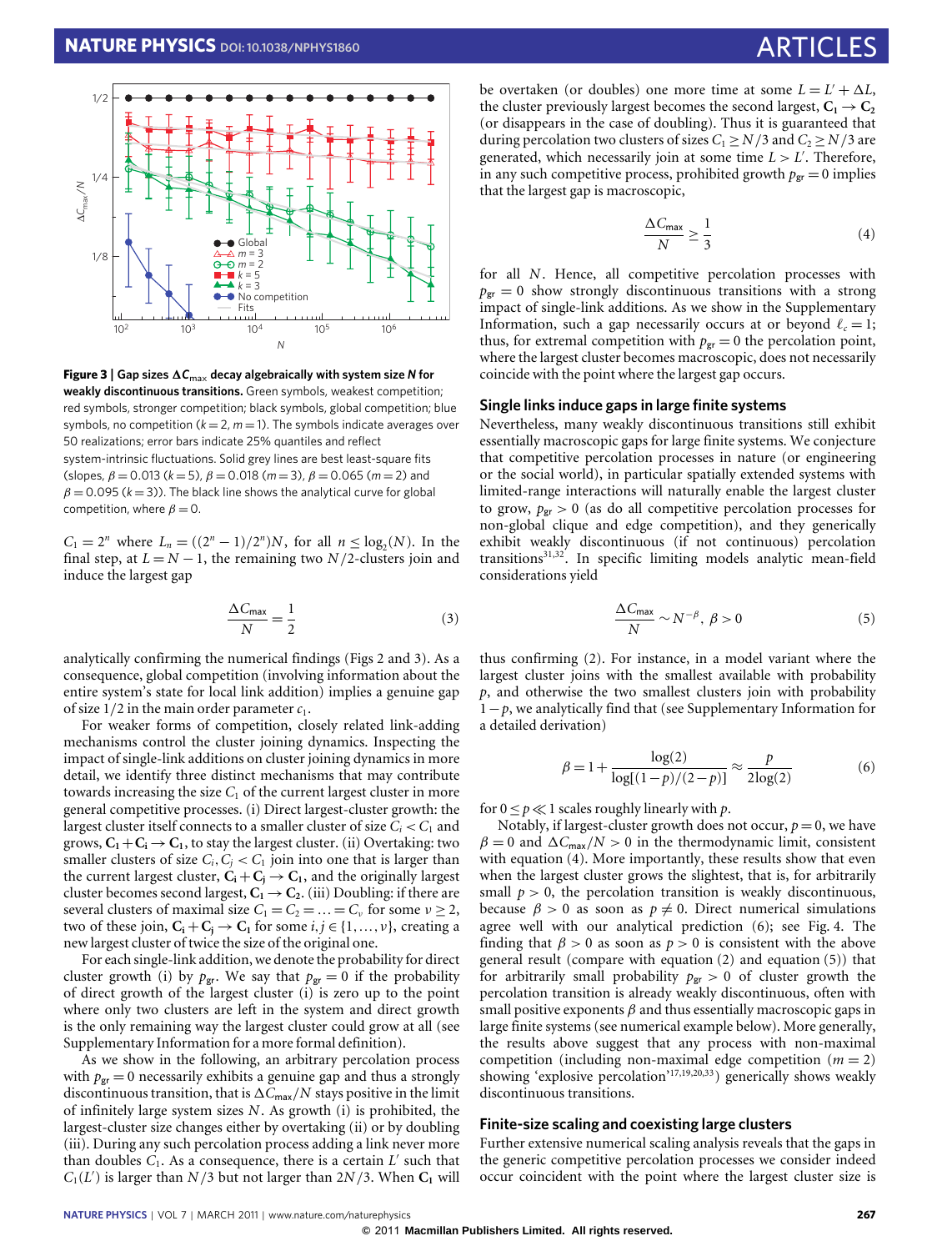

<span id="page-3-0"></span>**Figure 4** | **Weakly discontinuous transition in stochastic mixture of largest-cluster growth (with probability** *p***) and suppressed growth. a**, Double-logarithmic plot of  $\Delta C_{\text{max}}/N$  versus *N* for different *p*. The slopes of the theoretical mean-field prediction (black lines; ranging from  $\beta = 0.036$ (*p* = 0.05) to β = 0.33 (*p* = 0.45)) asymptotically well fit the gap sizes obtained from numerical simulations (symbols) . The symbols indicate averages over 10 realizations; error bars indicate best approximations to 25% quantiles and reflect system-intrinsic fluctuations. **b**, The theoretically derived exponent β [\(6\)](#page-2-2) as a function of *p* (no fit parameter) systematically well predicts those found from fitting the data in **a** (red dots).



<span id="page-3-1"></span>**Figure 5** | **Coexistence of several large clusters. a**, Simultaneous emergence of the largest cluster of size *C*<sup>1</sup> , the second-largest cluster *C*<sup>2</sup> and the third-largest cluster  $C_3$  in a competitive percolation process (clique percolation,  $k = 4$ ,  $N = 2^{15}$ ). Inset: blow-up of  $C_2$  and  $C_3$  in the region around the transition point. **b**, The maximal sizes of second- and third-largest clusters as a function of network size *N* indicate that they have the same order of magnitude and the same scaling, which is moreover identical to that of ΔC<sub>max</sub>. In particular, max<sub>*L*</sub>C<sub>*i*</sub>(*L*) ∼ ΔC<sub>max</sub> ∼ *N*<sup>−β</sup> for *i* ∈ {2,3} with  $\beta = 0.095 \pm 0.003$  for  $k = 3$  and  $\beta = 0.036 \pm 0.002$  for  $k = 5$ . The maximum gap size  $\Delta C_{\text{max}}$  (crosses) is in fact equal to the maximum size of the second-largest cluster. Thus, there is no unique large cluster right at the transition even for very large finite systems.

discontinuous (Supplementary Fig. S2). Moreover, immediately before the transition, not only the largest gap size, but also the second-largest cluster, the third-largest cluster and so on, seem essentially macroscopic [\(Fig. 5\)](#page-3-1). In particular, the size of the maximum second-largest cluster generically is exactly equal to the maximum gap size,  $\Delta C_{\text{max}} = \max_{L} C_2(L)$ ; see Supplementary Information for a derivation. Thus for small  $\beta$  the largest cluster is essentially non-unique, in contrast to standard continuous percolation transitions. This is consistent with refs [23](#page-4-19)[,26,](#page-4-12) where cluster sizes and their ranks were studied qualitatively. Finally, analytical arguments (see Supplementary Information) also demonstrate that the percolation strength, defined as the difference in largest-cluster size immediately after and immediately before the  $\frac{1}{2}$  gap<sup>[20,](#page-4-21)[25](#page-4-22)</sup>, is exactly equal to the size of the second-largest cluster before the transition, which in turn scales with the same exponent  $\beta$  as the gap size [\(2\)](#page-1-3). Further recent work also considers continuity properties of the transition regime $34$  on the coarse scale but does not study the impact of single links. As shown above, single-link additions induce several new distinctive features of percolation transitions

and thus serve as key mechanisms controlling competitive percolation processes.

Interestingly, the so-called *k*-cores of the evolving graph, serving as the key example of the drastic impact of single links in traditional percolation theory<sup>[35](#page-5-3)[,36](#page-5-4)</sup>, exhibit dynamics very similar to that for Erdös–Rényi percolation, even for extreme processes with  $p_{gr} = 0$ . The *k*-core of a graph is the largest subgraph with minimum degree at least *k*. As numerical simulations indicate (Supplementary Fig. S6), the size of the 2-core increases continuously from zero whereas *k*-cores for all  $k \geq 3$  exhibit a discontinuous jump induced by single-link additions. These results hold for both Erdös–Rényi and competitive percolation processes. Even for extreme processes with  $p_{gr} = 0$  the 2-core is still continuous, but with the location of the transition moved to larger values compared with the point of percolation. The dynamics of *k*-cores is thus very similar for competitive and standard, non-competitive percolation processes, in stark contrast to the dynamics of the largest-cluster size. This is true even though, as shown above, the latter is also strongly influenced by singlelink additions.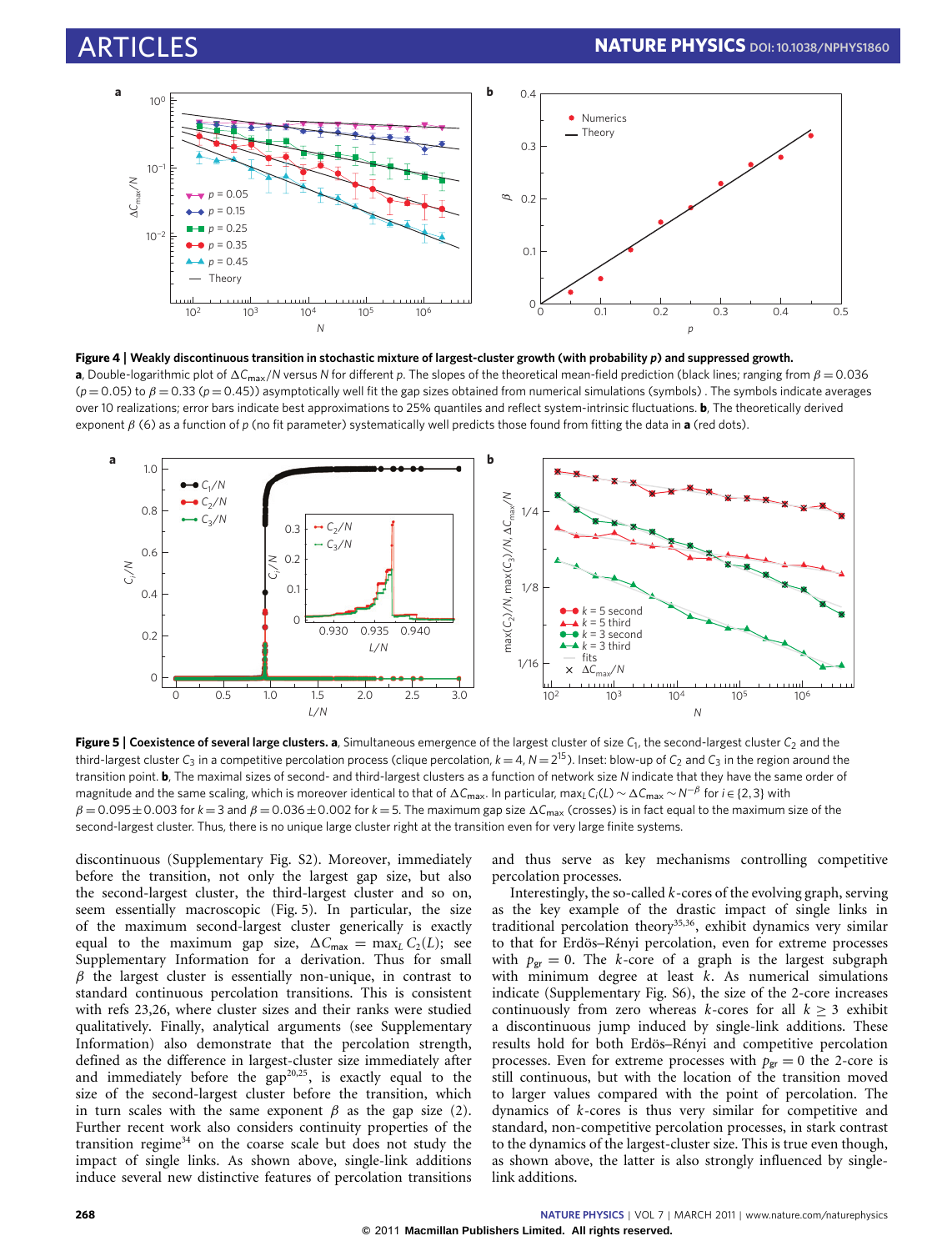# **NATURE PHYSICS** DOI[: 10.1038/NPHYS1860](http://www.nature.com/doifinder/10.1038/nphys1860) ARTICLES

### **Discussion**

These results explain how increasing the level of competition strengthens the impact of single-link additions, thus controlling the type of transition. In particular, the exponent  $\beta$  tells us to what extent single-link additions change macroscopic connectivity. For generic competitive processes  $\beta$  is smaller than for non-competitive ones (see [Fig. 3\)](#page-2-0), but our numerical and analytic results indicate that they are still distinct from zero. Only processes with global competition or other extreme forms of competition yield  $\beta = 0$  and thus a discontinuous gap  $\Delta C_{\text{max}}$  induced by single-link addition. Other, more generic processes typically exhibit  $\beta > 0$  and thus a weakly discontinuous transition.

It is important to note that percolation processes with only moderate competition may already yield very small positive exponents and thus essentially macroscopic gaps (see [Fig. 2\)](#page-1-1). Here we use 'essentially macroscopic' to mean that the addition of single links in systems of physically large size induces gaps that are of relevant size (substantial fraction of system size) and that the gap sizes increase with stronger competition (for example increasing *k*), yielding a decreasing exponent  $\beta \rightarrow 0$  as  $k \rightarrow N$ . As a consequence, even processes actually exhibiting weakly discontinuous transitions may show large gaps in systems of physically relevant size (compare with [Fig. 3\)](#page-2-0). For instance, if  $\beta = 0.02$ , a system of macroscopic, but finite size *N* =  $10^{23}$  exhibits a gap of  $\Delta C_{\text{max}}/N \sim N^{-\beta} \approx 0.35$ , although formally  $\Delta C_{\text{max}}/N \rightarrow 0$  as  $N \rightarrow \infty$ . For many real processes with already moderate forms of competition, we expect exponents  $\beta$  close to zero, and thus conjecture that single links may have a strong impact on how such a network becomes connected.

In summary, our results demonstrate how, in competitive percolation, keeping the growth rate of the largest cluster small strengthens the impact of single-link additions that merge smaller clusters. Growing (i) and overtaking (ii) markedly distinguish the microscopic dynamics in systems exhibiting competitive percolation. The more largest-cluster growth is suppressed, the more relevant the discontinuous gap becomes in large systems of given finite size. Single-link additions may then induce an essentially macroscopic gap even for weakly discontinuous transitions if competition is sufficiently strong.

Our main results do not rely on the specific random network percolation process or the specific forms of competition considered and thus suggest that the phenomena described are largely independent of the underlying system. In particular, we expect that the addition of single links can also have a strong impact on lattices (compare refs [21](#page-4-23)[,37\)](#page-5-5), where so far only macroscopic observables have been studied and the impact of single links remains unknown.

Interestingly, a protein homology network has recently been identified<sup>[10](#page-4-4)</sup> showing macroscopic features akin to explosive percolation. Individual links may also induce abrupt changes in several other growing networked systems, possibly with severe consequences for the systems' dynamics and function (compare refs [35,](#page-5-3)[36](#page-5-4)[,38\)](#page-5-6). For instance, growing one or a few extra synaptic connections in a neuronal circuit may strongly alter the global connectivity and thus the overall activity of the circuit<sup>[28,](#page-4-15)[29](#page-4-16)[,39](#page-5-7)</sup>; specific infected individuals travelling to one but not another location may drastically change the patterns of infectious diseases<sup>[11](#page-4-5)</sup>; and the macroscopic properties of complex systems exhibiting competitive aggregation dynamics of physical or biological units may exhibit abrupt phase transitions induced by a small set of specific individual bonds newly established; compare, for example, refs [40,](#page-5-8)[41.](#page-5-9) Our study thus not only provides recipes (by looking for certain competitive cluster formation) to identify real systems that could exhibit a (weakly) discontinuous percolation transition, but also shows that and how single-link additions in such systems may induce essentially macroscopic gaps, and in turn a collective, very abrupt change of structure and dynamics.

The current study answers how single-link dynamics underlies competitive percolation in general, but does not tell us how single-link additions are actually generated and controlled in any given real system. Future work must bridge this gap and establish how competitive percolation, and in particular the creation of essentially macroscopic jumps due to single-link additions, is influenced by predefined structure, for example for percolation processes on lattices and in geometrical or topological confinement occurring in nature $10,19-21,23$  $10,19-21,23$  $10,19-21,23$  $10,19-21,23$ .

### Received 29 January 2010; accepted 22 October 2010; published online 16 January 2011

#### **References**

- <span id="page-4-0"></span>1. Strogatz, S. H. Exploring complex networks. *Nature* **410,** 268–276 (2001).
- <span id="page-4-2"></span>2. Newman, M. E. J., Watts, D. J. & Strogatz, S. H. Random graph models of social networks. *Proc. Natl Acad. Sci.* **99,** 2566–2572 (2002).
- 3. Song, C., Havlin, S. & Makse, H. A. Origins of fractality in the growth of complex networks. *Nature Phys.* **2,** 275–281 (2006).
- 4. Parshani, R., Bulyrev, S. V. & Havlin, S. Interdependent networks: Reducing the coupling strength leads to a change from a first to second order percolation transition. *Phys. Rev. Lett.* **105,** 048701 (2010).
- 5. Parshani, R., Bulyrev, S. V., Stanley, H. E. & Havlin, S. Catastrophic cascade of failures in interdependent networks. *Nature* **464,** 1025–1028 (2010).
- <span id="page-4-1"></span>6. Ben-Avraham, D. & Havlin, S. *Diffusion and Reactions in Fractals and Disordered Systems* (Cambridge Univ. Press, 2001).
- <span id="page-4-3"></span>7. Solomon, S. G., Weisbucha, L. d. A., Janc, N. & Stauffer, D. Social percolation model. *Physica A* **277,** 239–247 (2000).
- 8. Goldstone, R. L. & Janssena, M. A. Computational models of collective behavior. *Trends Cognitive Sci.* **9,** 424–430 (2005).
- 9. Dorogovtsev, S. N., Goltsev, A. V. & Mendes, J. F. F. Critical phenomena in complex networks. *Rev. Mod. Phys.* **80,** 1275–1335 (2008).
- <span id="page-4-4"></span>10. Rozenfeld, H. D., Gallos, L. K. & Makse, H. A. Explosive percolation in the human protein homology networks. *Eur. Phys. J. E* **75,** 305–310 (2010).
- <span id="page-4-5"></span>11. Hufnagel, L., Brockmann, D. & Geisel, T. Forecast and control of epidemics in a globalized world. *Proc. Natl Acad. Sci. USA* **101,** 15124–15129 (2004).
- <span id="page-4-6"></span>12. D'Souza, R. M. Complex networks: Structure comes to random graphs. *Nature Phys.* **5,** 627–628 (2009).
- <span id="page-4-7"></span>13. Bunde, A. & Havlin, S. *Fractals and Disordered Systems* (Springer, 1996).
- <span id="page-4-17"></span>14. Bollobás, B. & Riordan, O. *Percolation* (Cambridge Univ. Press, 2006).
- 15. Stauffer, D. & Aharony, A. *Introduction to Percolation Theory* (Taylor and Francis, 1993).
- <span id="page-4-8"></span>16. Grimmett, G. *Percolation* (Springer, 1999).
- <span id="page-4-9"></span>17. Achlioptas, D., D'Souza, R. M. & Spencer, J. Explosive percolation in random networks. *Science* **323,** 1453–1455 (2009).
- <span id="page-4-10"></span>18. Bohmann, T. Emergence of connectivity in networks. *Science* **323,** 1438–1439 (2009).
- <span id="page-4-11"></span>19. Cho, Y. S., Kim, J. S., Park, J., Kahng, B. & Kim, D. Percolation transitions in scale-free networks under the Achlioptas process. *Phys. Rev. Lett.* **103,** 135702 (2009).
- <span id="page-4-21"></span>20. Radicchi, F. & Fortunato, S. Explosive percolation in scale-free networks. *Phys. Rev. Lett.* **103,** 168701 (2009).
- <span id="page-4-23"></span>21. Ziff, R. M. Explosive growth in biased dynamic percolation on two-dimensional regular lattice networks. *Phys. Rev. Lett.* **103,** 045701 (2009).
- <span id="page-4-13"></span>22. Cho, Y. S., Kahng, B. & Kim, D. Cluster aggregation model for discontinuous percolation transitions. *Phys. Rev. E* **81,** 030103 (2010).
- <span id="page-4-19"></span>23. Friedman, E. J. & Landsberg, A. S. Construction and analysis of random networks with explosive percolation. *Phys. Rev. Lett.* **103,** 255701 (2009).
- 24. Moreira, A. A., Oliveira, E. A., Reis, S. D. S., Herrmann, H. J. & Andrade, J. S. Hamiltonian approach for explosive percolation. *Phys. Rev. E* **81,** 040101 (2010).
- <span id="page-4-22"></span>25. Radicchi, F. & Fortunato, S. Explosive percolation: A numerical analysis. *Phys. Rev. E* **81,** 036110 (2010).
- <span id="page-4-12"></span>26. D'Souza, R. M. & Mitzenmacher, M. Local cluster aggregation models of explosive percolation. *Phys. Rev. Lett.* **104,** 195702 (2010).
- <span id="page-4-14"></span>27. Manna, S. S. & Chatterjee, A. A new route to explosive percolation. *Physica A* **390,** 177–182 (2011).
- <span id="page-4-15"></span>28. Breskin, I., Soriano, J., Moses, E. & Tlusty, T. Percolation in living neural networks. *Phys. Rev. Lett.* **97,** 188102 (2006).
- <span id="page-4-16"></span>29. Soriano, J., Martinez, M. R., Tlusty, T. & Moses, E. Development of input connections in neural cultures. *Proc. Natl Acad. Sci. USA* **105,** 13758–13763 (2008).
- <span id="page-4-18"></span>30. Beveridge, A., Bohman, T., Frieze, A. & Pikhurko, O. Product rule wins a competitive game. *Proc. Am. Math. Soc.* **135,** 3061–3071 (2007).
- <span id="page-4-20"></span>31. Binder, K. Theory of first-order phase transitions. *Rep. Prog. Phys.* **50,** 783–859 (1987).